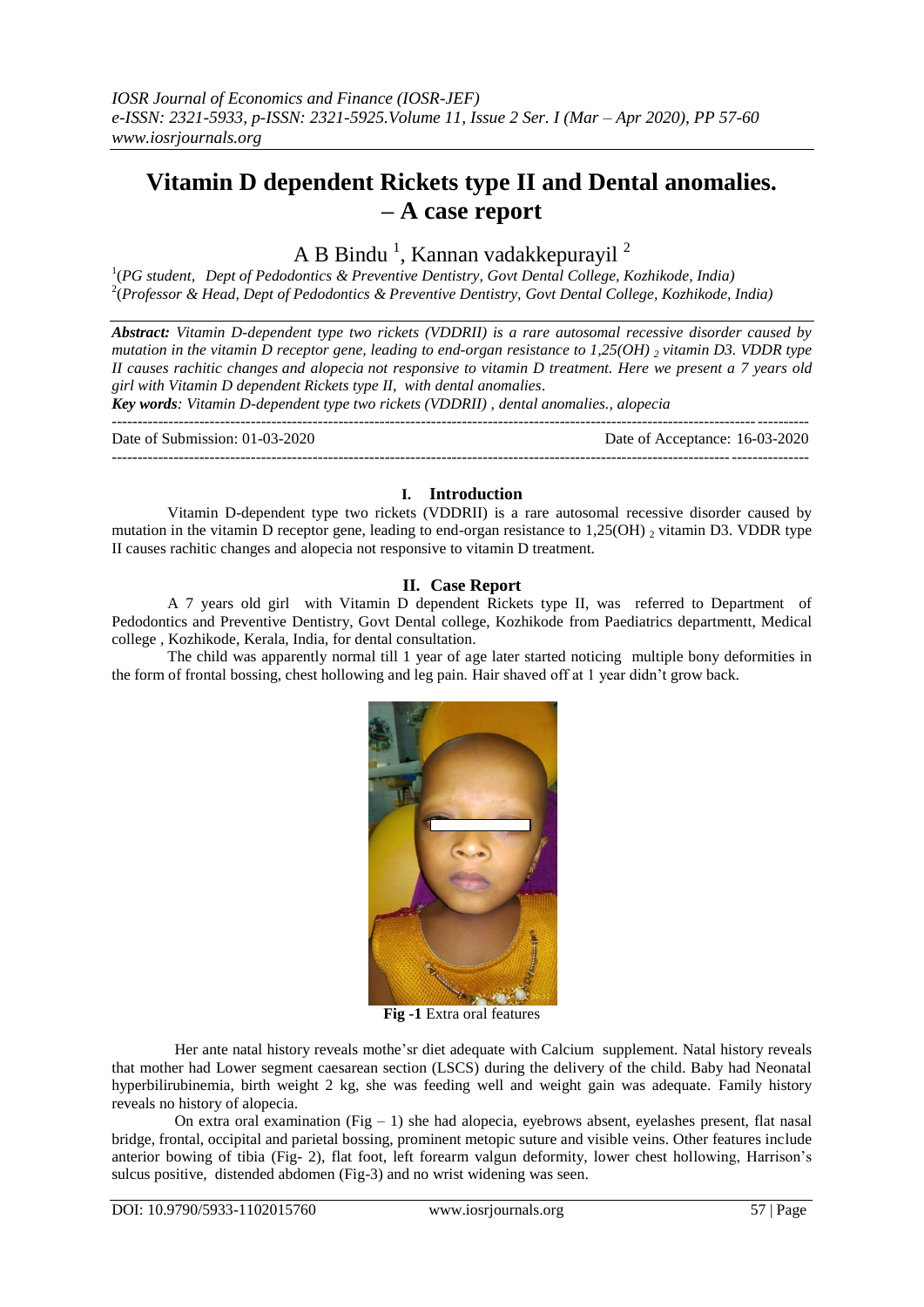

**Fig - 2** Anterior bowing of Tibia



**Fig - 3** Lower chest hollowing, Harrison's sulcus, Distended abdomen

On intra oral examination the child had enamel hypoplasia on 55, 65, 75 and 85 ,(Fig- 4,5,6,7) caries on 36 and 46, early exfoliation of primary teeth ( from 2 ½ years of age), partial hypodontia ( OPG reveals absence of tooth bud of 35) (Fig  $-8$ )



**Fig- 4** Enamel hypoplasia 55. **Fig -5** Enamel hypoplasia 65



 $\begin{array}{|c|c|c|}\n\hline\n\text{Fig - 6} & \text{Fig - 7}\n\end{array}$ Enamel hypoplasia 75 and 85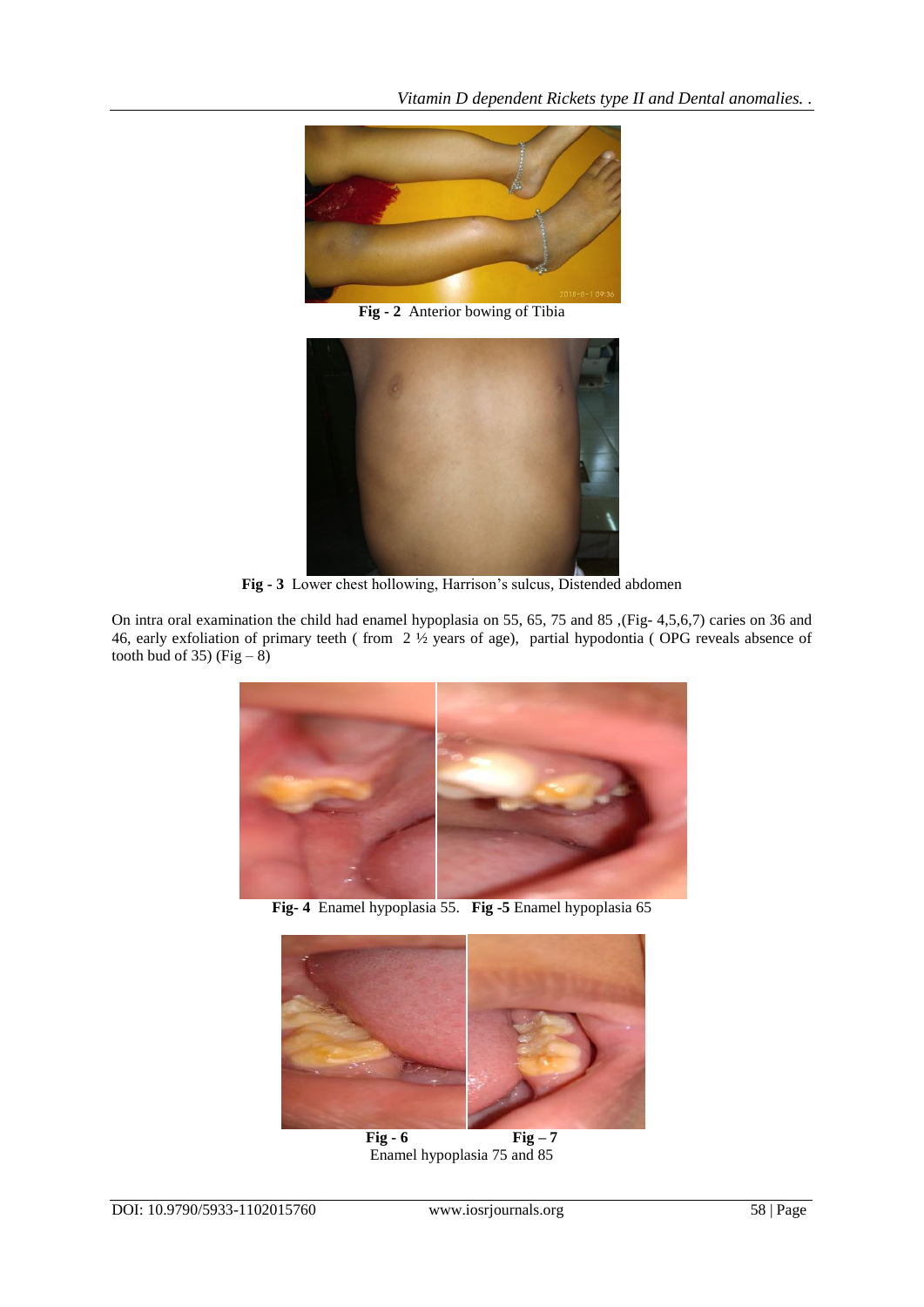*Vitamin D dependent Rickets type II and Dental anomalies. .*



**Fig - 8** OPG reveals absence of tooth bud 35

The treatment was planned to restore carious and hypoplastic teeth with composite (Fig- 9,10,11) and maintenance of space for eruption of permanent teeth with functional space maintainer.



**Fig – 9, 10, 11 Restored teeth**

## **III. Discussion**

VDDRII is a rare disorder caused by target organ resistance to 1,25(OH)2 vitamin D, the biologically active form of vitamin D. Vitamin D is essential for bone growth, mineralization, and absorption of calcium and phosphate, which is deficient in rickets. Vitamin D is obtained by dietary intestinal absorption and through the skin and is available as vitamin D2 and vitamin D3. Initially, in the liver, vitamin D is hydroxylated to 25 hydroxyvitamin D3 (25-OHD3). Later, 25-OHD3 bound to the vitamin-binding protein is transported to the kidney, where it undergoes hydroxylation to form the hormonally active metabolite, 1,25-dihydroxyvitamin D3 (1,25-OH2D3). The tissue receptors for vitamin D metabolites are localized in various organs, including kidney, intestine, pancreas, parathyroid gland, muscle, pituitary, skin, and bones and 1,25-OH<sub>2</sub>D3 binds specifically to a receptor in the nuclei to stimulate calcium transport and also controls the expression of target genes mediated through the nuclear VDR. Mutations of the VDR gene lead to VDDR type II

Mutations of the VDR gene also suppress specific genes during the hair cycle, resulting in their alteration, leading to alopecia. VDDR type II is usually resistant to normal doses of vitamin D treatment; hence high doses of 1,25-dihydroxyvitamin D are recommended.

Vitamin D dependent Ricket type II can be differentiated from type I in that type I is due to deficiency of the renal 25-hydroxyvitamin D (25(OH)D)-1 alpha-hydroxylase. Muscle weakness and rickets are the main clinical findings. A normal physiologic dose of 1 alpha-hydroxyvitamin D3 and 1,25-dihydroxyvitamin D3 is sufficient to treat rickets in this disorder. VDDR II consists of a spectrum of intracellular vitamin D receptor (VDR) defects characterized by the early onset of severe rickets and associated alopecia. High doses of vitamin D analogs and calcium supplementation is required for the treatment; however, the response to treatment is sometimes variable.

Two decades ago prevalence of VDDR was 30%, But now a days, only 0.8% reported. In 2018, Divya Vupperla et al reported a case of VDDR II at Telungana with features of alopecia, absence of body hair and hair on eyelids and features of rickets like bowed legs, wrist widening, frontal bossing, rachitic rosary and oral features like enamel hypoplasia of anteriors and exposure of pulp. In 2016,Prithi R Inamder et al reported a case at Karnataka with alopecia, absence of hair on eyebows, features of rickets like curving of forearm, bowing of legs, abnormal chest shape, large head, gross motor development delay, wide open anterior fontanellae, frontoparietal bossing, ricket rosary, Harrison's sulcus, wrist widening & double malleoli